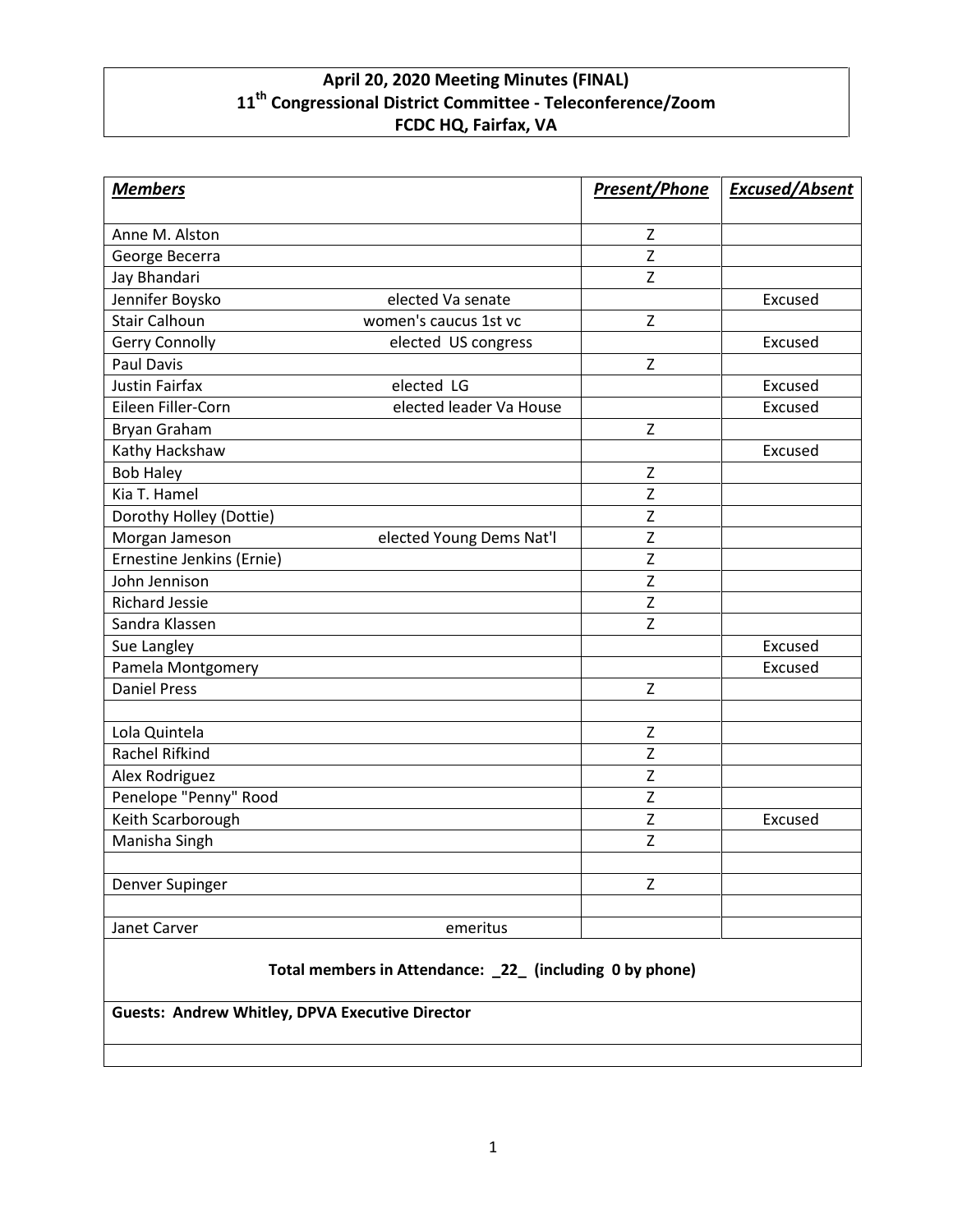1.a. Call to Order**:** Meeting called to order by Chair Haley, 8:02 pm.

1.b Roll Call: Jennison

2. Introductions - Andrew Whitley (8:06-8:32) Discussion changes & review of 100% virtual conventions

3. a. Agenda - Motion to Approve Agenda by John. 2nd by Jai. Approved by acclimation

3.b. Approval of Minutes. - Motion to Approve February 17, 2020 minutes w/ corrections by John. 2nd by Jai. Approved by acclimation.

Motion to Approve Minutes by John, 2nd by Penny\_ vote unanimous

- 4. Treasurer's Report Rachel: accepted Federal account \$8,640.04 Non-federal account \$ 2,767.33
- 5. Chair's Report
	- 11th CD Primary6/23/2020 Petitions - Connolly's previously. Mohsini certified on 3/31/2020
	- St. Patrick's Day (aka Holiest Day of the year) postponed until 'half-way' perhaps
	- Sturdivant postponed TBD
- 6. Jurisdiction Caucuses Cancelled for 11th CD
- 7. 2020 11th CD Convention Saturday 5/16/2020 noon with speakers, voting @ 1pm Sat 7pm Sunday Sandra - resolutions
	- Sue by DPVA

Bob - Rules - in calls with DPVA. Ballot expected to be simple with electronic submission - DPVA has conducted "dry runs"

8. Virtual State Convention - Sat. June 20

Bob - Expected to mirror CD virtual conventions w/ speakers, Susan Swecker & co. electronic ballots to be sent out, 24 hours to submit ballots.

9. Vice Chairs' / Jurisdiction Reports

Fairfax Co. - Sue: not available.

Fairfax City - Penny: Focus on May election. Pushing absentee ballots. July 4th parade no decision yet. PW Co. - Ernie: magisterial district meetings are virtual.

Communications - Paul: All resolutions will be on website, all social media going through website. Fairfax Co. - Bryan: FCDC virtual meetings; working on Town of Vienna absentee voting encouragement. Plans on hold awaiting decision on May elections by Va legislature

## 10. Tech/Comm working group.

Paul: no report Stair: NetNova Summit virtual kickoff June 20. \$25/ticket

## 11. Caucus/Committees

No reports

12. Other Business / Announcements Bob: Fraining sessions by Gaylene